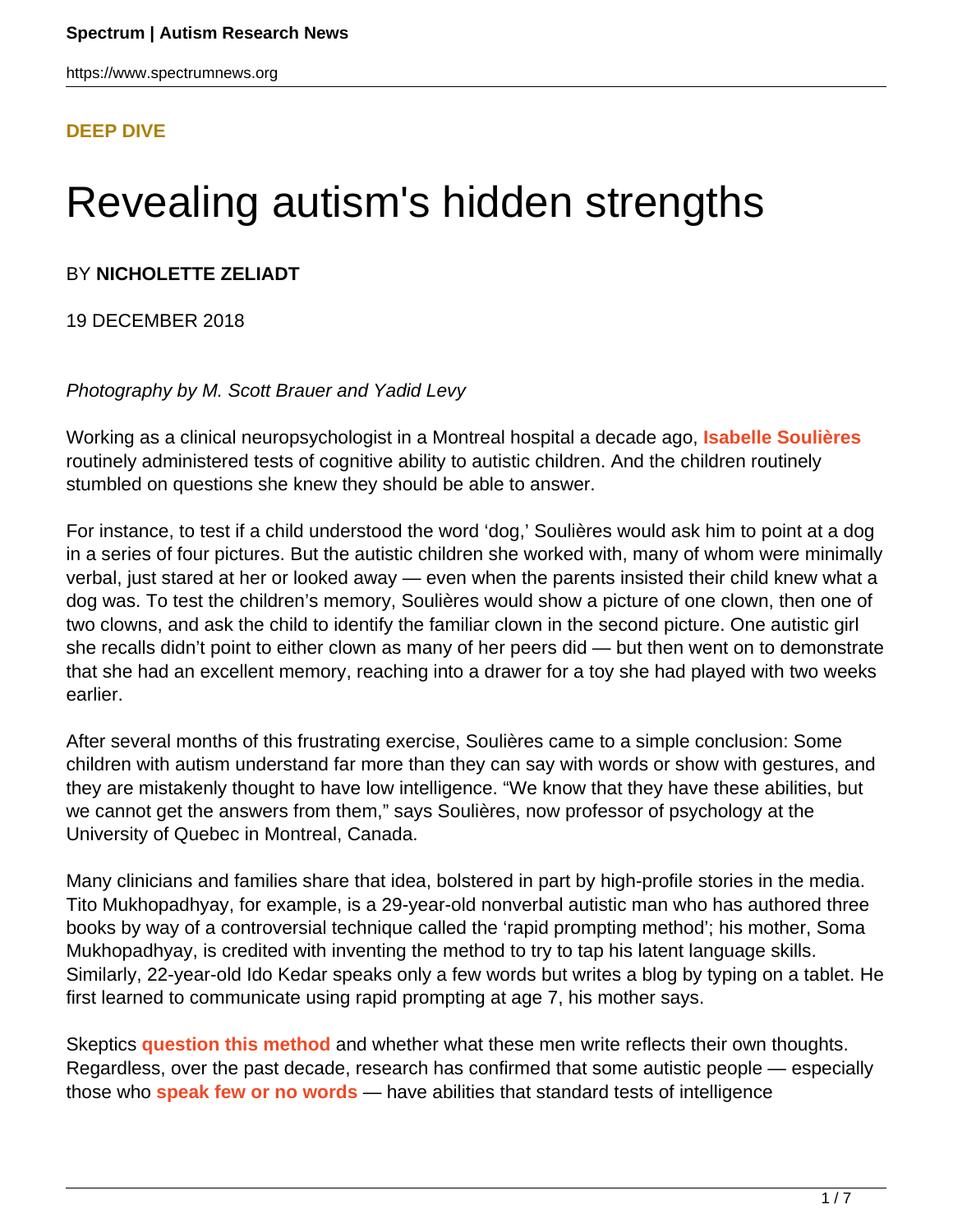#### **[underestimate or overlook](https://www.spectrumnews.org/opinion/standard-tests-underestimate-nonverbal-children-with-autism/)**.

The consequences extend far beyond problems of miscommunication: "Not being able to communicate your knowledge or being treated like you do not understand things that you do would be extremely frustrating," says **[Vanessa Bal](https://www.spectrumnews.org/news/profiles/rising-star-vanessa-bal-traverses-fine-work-life-balance/)**, Karmazin and Lillard Chair in Adult Autism at Rutgers University in New Jersey. "I think this could lead to depression and decreased life satisfaction."

It may also limit autistic children's access to treatments that would best help them navigate the world. "These kids who we think are very low functioning, very nonverbal, may have more going on upstairs than we're giving them credit for," says **[Charles A. Nelson](https://www.spectrumnews.org/news/profiles/charles-nelson-searching-for-early-signs-of-autism/)**, professor of pediatrics at Harvard University and Boston Children's Hospital. "But if we thought they had higher potential, maybe we could develop better interventions."

Misleading test results may also skew our understanding of autism itself. For example, studies often match autistic participants to neurotypical controls using intelligence quotients (IQ), measured through tests such as those Soulières administered. "If you get the IQ wrong, your IQ-matched group won't be accurate," Soulières says. And because researchers cannot get reliable data from individuals with severe autism, they often exclude them from their investigations. "I think most people dodge it by not studying kids at that end of the spectrum," Nelson says. "This is a big problem."

Some scientists have, over the past five years, been developing tests to assess the cognitive potential of people who are minimally verbal or need high levels of support. Some are adapting existing tests to make them more engaging and easier for autistic people to complete. Others are looking to techniques such as **[eye tracking](http://spectrumnews.org/wiki/eye-tracking)** and brain imaging to reveal hidden abilities. The results are preliminary, and the tests, many of which rely on unwieldy technology, may never be widely available. But they might still provide clues to autism and why some people with the condition struggle to speak.

### Test battery:

There are a variety of reasons, none of them having anything to do with ability, for why an autistic person might do poorly on a standardized test.

In a **[2015 blog entry](http://idoinautismland.com/?p=376)**, Kedar describes his experiences with vocabulary drills. He recalls that an evaluator laid out an array of picture flash cards on the table and asked Kedar to point to certain pictures. "My mind might be screaming, 'Touch tree! Don't touch house!' and I would watch, like a spectator, as my hand went to the card my hand, not my brain, wanted," he writes. "And down in the data book it would be marked that I had not yet mastered the concept of tree."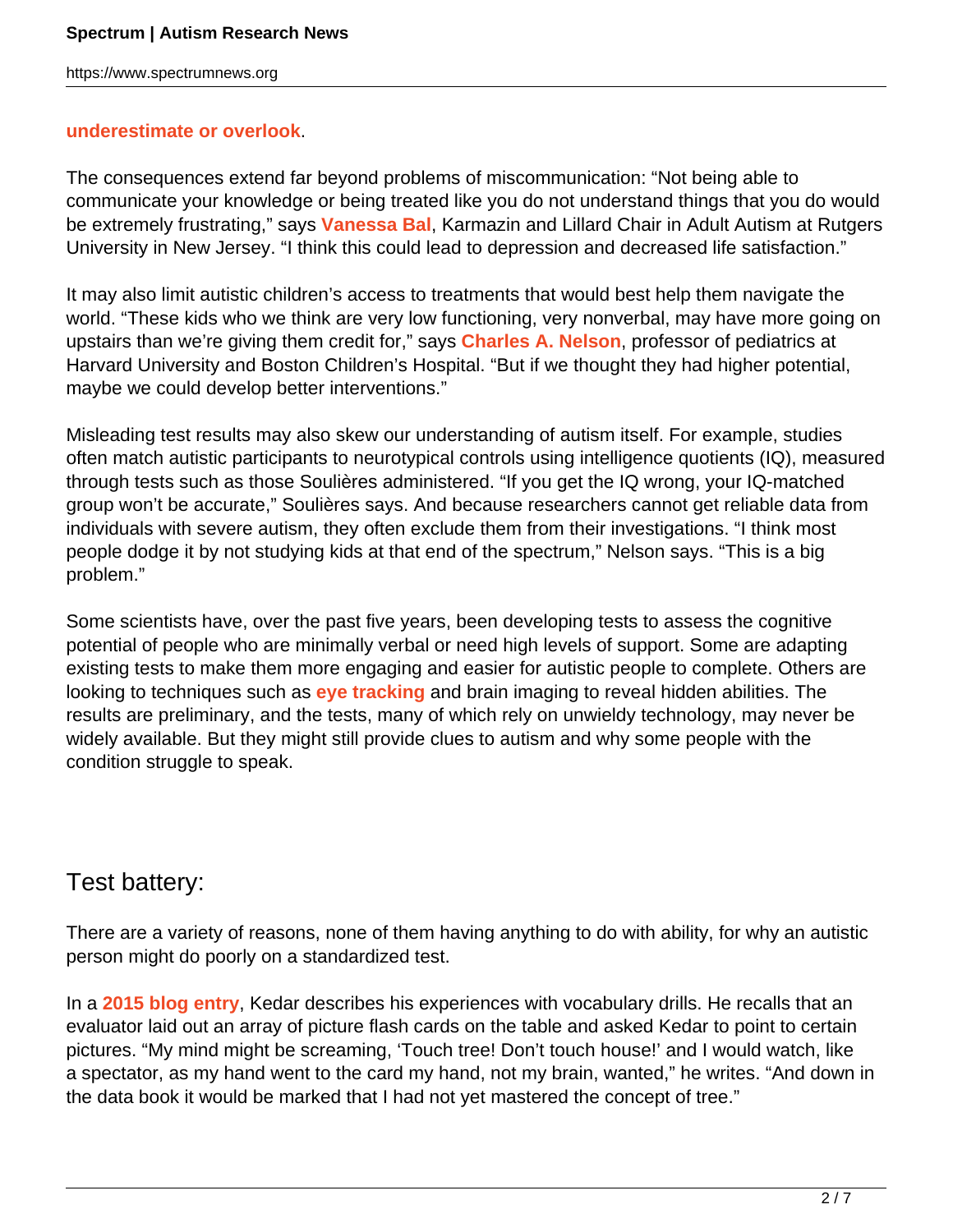Many autistic people similarly say they have poor voluntary control over their movements. A test's setup, the test-taker's **[anxiety](https://www.spectrumnews.org/features/deep-dive/unmasking-anxiety-autism/)** or problems with attention can also interfere with the results.

Most IQ tests are administered verbally in a one-on-one setting. That setup may be difficult, if not impossible, for some autistic people due to their social-communication challenges. Restricted interests characteristic of autism can also affect test performance. For instance, if an autistic person is asked to define the word 'telescope,' and astronomy happens to be her special interest, she may talk at length about what she can see through a telescope without ever explaining what a telescope is. "You never get to the point of saying the key elements of the definition I'm looking for, so you may not actually get credit," Bal says.

Even for tests that can be administered nonverbally, the test-taker usually needs to be able to understand or perform complex gestures such as pointing, something else that's often difficult for people on the spectrum. Many evaluators don't have the training to help minimally verbal people with autism work around such challenges.

Assessments of cognitive ability also typically take 45 minutes to an hour to complete, too long for autistic people with attention problems and hyperactivity to stay focused. Many lack the motivation to complete the tests in the first place. "You have to motivate them to do the tasks, and the tasks we have that measure cognitive ability are often boring," says **[Beth Slomine](https://www.kennedykrieger.org/patient-care/faculty-staff/beth-slomine)**, a neuropsychologist at the Kennedy Krieger Institute in Baltimore. As a result of all of these factors, she says, "the tasks don't always measure what we think they're measuring."

There is no consensus among experts on which tests are best to use with autistic people, especially those who are minimally verbal. Popular options include the Wechsler Intelligence Scale for Children, the Mullen Scales of Early Learning, the Leiter International Performance Scale and Raven's Progressive Matrices, but researchers agree that none is a particularly good fit.

"These kids who we think are very low functioning may have more going on upstairs than we're giving them credit for." Charles A. Nelson

There is also confusion over how to interpret the tests' scores. IQ tests typically calculate an individual's score by comparing her performance against hundreds, if not thousands, of randomly selected people of about the same age. Most designate the average score as 100, with 95 percent of the population scoring between 70 to 130. If an autistic person struggles to complete a test appropriate for her age or scores so low that it's not plausible, the administrator may try a test designed for a younger age group. This strategy yields an age equivalence rather than a standard score: For example, a 19-year-old man who completes a test for school-age children and receives an age equivalence of 10 has performed similarly to the average score for a representative sample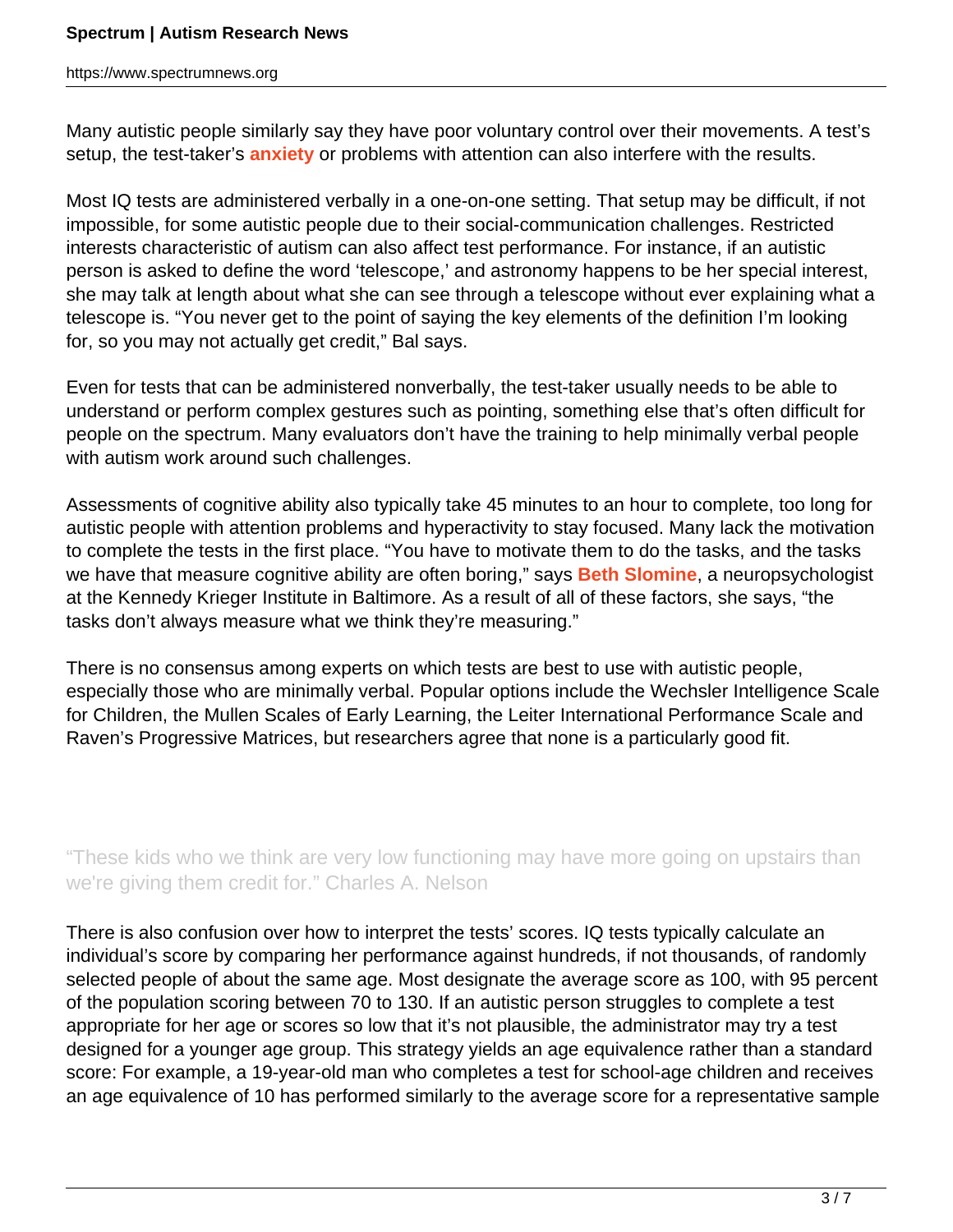of 10-year-old children. Researchers often divide this age equivalence by chronological age and multiply the result by 100 to yield something called a ratio IQ score.

The ratio IQ for the 19-year-old would be roughly 52. But it's entirely unclear what that number means. "Is that 50 ratio IQ the same as a 50 standard score on a test for adults?" Bal says. "It's an open question."

## **The eyes have it**:

Technology could help make cognitive tests for autistic people less demanding and, perhaps as a result, more accurate. Last year, Nelson and his colleagues adapted parts of the Mullen Scales of Early Learning, a standardized test of cognitive, linguistic and motor abilities typically given to children up to age 6, for minimally verbal children by using an eye-tracking device and altered instructions.

The team administered their modified **[version of the test](https://www.ncbi.nlm.nih.gov/pubmed/29194024)** to 47 girls with **[Rett syndrome](https://www.spectrumnews.org/wiki/rett-syndrome/)**, aged about 2 to 11. Rett syndrome is a rare condition characterized by intellectual disability and often autism; girls with the syndrome have fine-motor difficulties and are minimally verbal. Although the Mullen is untimed, clinicians usually allow no more than 20 seconds for each of the test's 159 items. In this case, though, the testers gave the girls up to one minute to respond to each item. They also adjusted some of the questions: In the conventional test, an examiner assesses a child's understanding of gestures and commands by holding out his hand and telling the child to pass him a nearby toy. In the adapted version, the examiner instead outstretches his arms and says, "Give me a hug," — which is physically easier for a child with Rett syndrome to do.

For a subset of the girls, Nelson and his colleagues also adjusted some of the test's items so that an eye-tracking device could help assess the children's responses. For example, on one item, an examiner typically gives a child a set of crayons, names a color and asks the child to point to the corresponding crayon. The team replaced the crayons with colored pieces of paper and monitored the girls' gaze as particular colors were named.

As expected, the girls performed poorly on tests of fine-motor skills and expressive language. But with the adaptations in place, some of the girls performed better than an average typical child on their understanding of words, pictures and symbols. "They actually looked better than we would have thought," Nelson says.

A team at Boston University has also used eye tracking to measure word comprehension in minimally verbal people with autism. In a 2016 study, the researchers asked 19 people with autism, aged 5 to 21 years, to view a series of two pictures side by side on a screen; 2.5 seconds after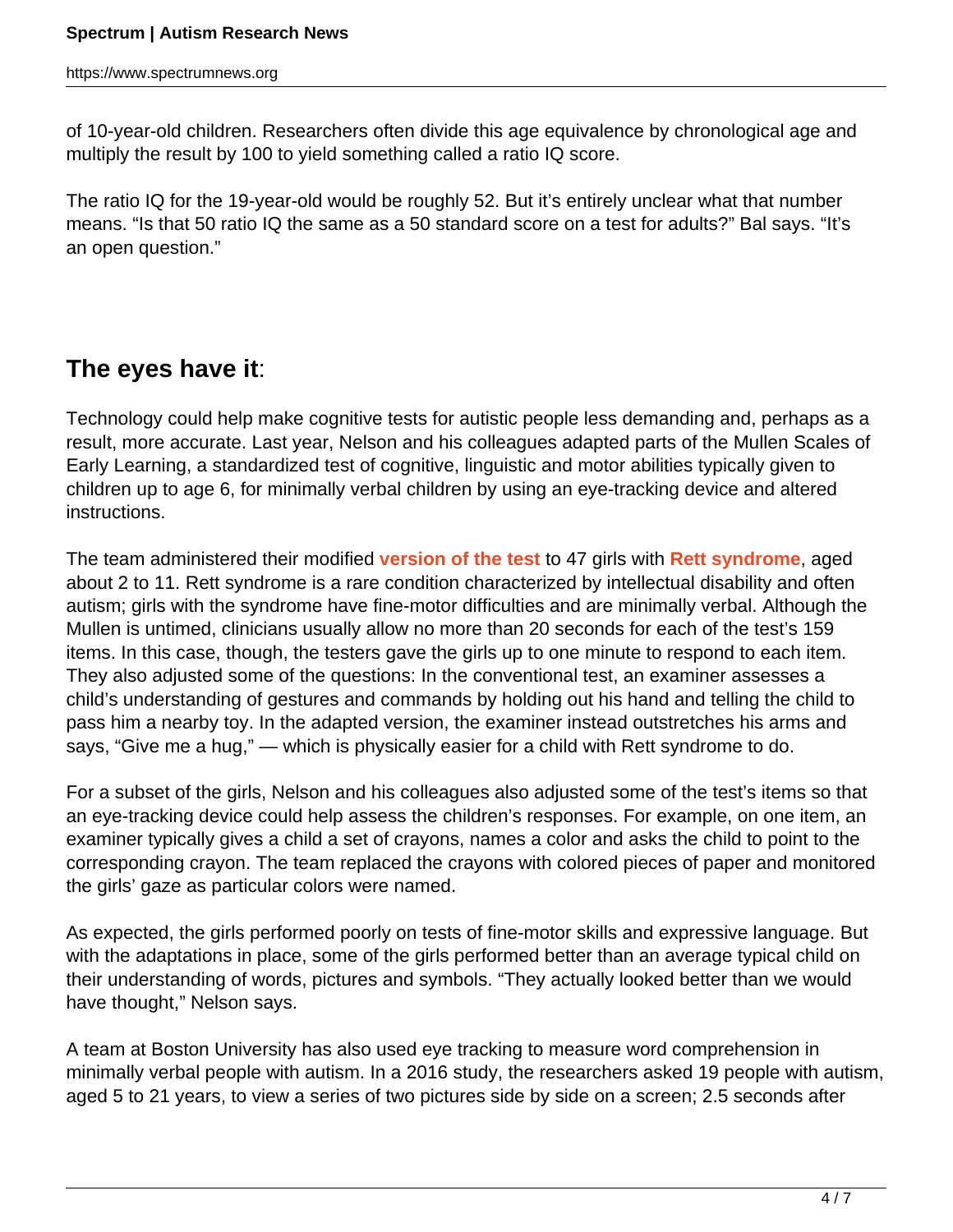each pair of pictures appeared on the screen, the participants heard a recording that said, "Look!" followed by a word that matched one of the images. An eye-tracking device measured the amount of time the participants looked at either picture; the researchers interpreted more time spent looking at the picture that matched the word as a sign of word comprehension.

The test avoids any direct interactions between the researchers and the participants, which may have made it less stressful for some of the participants. In between pairs of pictures, the researchers showed participants colorful pictures of an animated train called Thomas the Tank Engine or 10-second cartoon clips of rockets launching and fish swimming. "We did that to keep them engaged, to keep them looking — [so that] it doesn't feel like a test," says lead investigator **[Helen Tager-Flusberg](https://www.spectrumnews.org/news/profiles/helen-tager-flusberg-decoding-the-language-of-autism/)**, director of Boston University's Center for Autism Research Excellence.

The study revealed that the participants' eye movements were not random and that some of them had understood the words spoken. Their performance also tracked with their scores on other tests of word comprehension, including a conventional pointing-based vocabulary test involving flash cards, and a checklist on which their parents indicated the words they know. But the results were not always consistent. The participants saw each image twice — once when it matched the word and once when it didn't — and only some performed correctly on both.

An Israeli team is also using eye tracking to test word comprehension, but their approach doesn't require autistic people to control their movements. The team focuses on involuntary eye movements called microsaccades — tiny flicks of the eye as it jumps toward something of interest. They also look to see if these eye movements stop when an individual looks at something familiar. "Maybe the involuntary, the hidden things — the little movements of the head or the eyes and so on — will show the correct responses," says lead researcher **[Yoram Bonneh](http://yorambonneh.wixsite.com/bonneh-lab)**, associate professor of vision science and optometry at Bar-Ilan University in Ramat-Gan, Israel. Bonneh says he became interested in this approach after learning about Mukhopadhyay and Kedar.

In one set of experiments, Bonneh's team provides participants with a word (either spoken or shown on a screen), followed by a pair of side-by-side pictures, only one of which matches the word. An eye tracker monitors the participant's microsaccades toward a picture as early as 200 milliseconds after its appearance, and it interprets those rapid eye jumps as an indication of comprehension. Preliminary results from three typical toddlers hint that the approach can accurately measure language abilities. Nonverbal autistic adults seem to perform as well as typical adults on this test. The team is assessing minimally verbal autistic children.

In another experiment, participants see a multiple-choice question on a computer screen, along with a series of possible answers; a highly sensitive eye tracker measures whether the eyes freeze briefly on the correct answer. Preliminary results suggest that the approach accurately measures cognitive abilities, Bonneh says. His team has used the technique to test a group of minimally verbal men with autism who were presumed to be illiterate; they found that most of the young men can, in fact, read.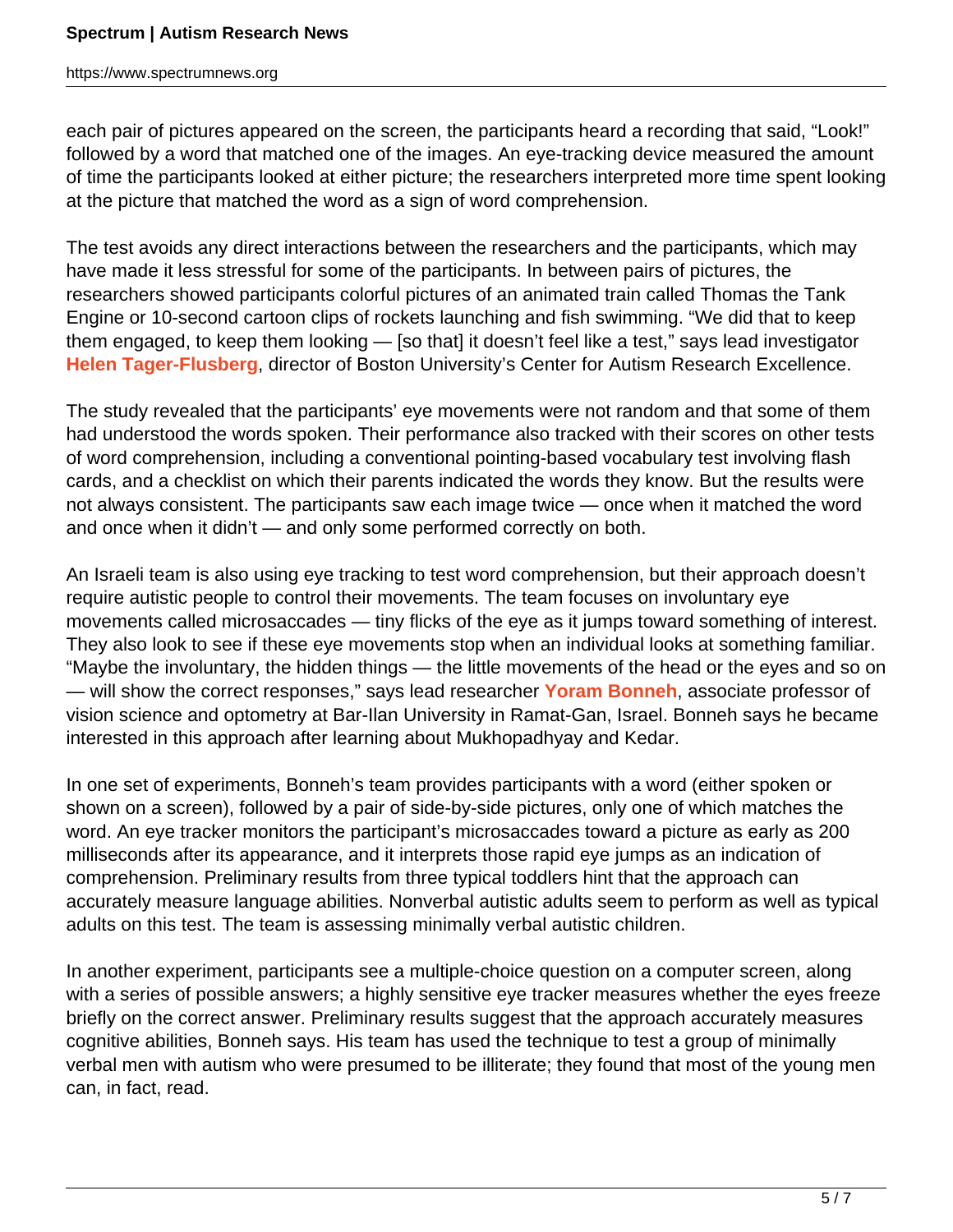## **Passive signs:**

Some autistic people cannot complete even these modified forms of intelligence tests. For them, scientists are investigating a number of entirely passive ways of detecting their understanding. Researchers at Rutgers University-Newark, for example, are exploring the use of electroencephalography (EEG). In a 2016 study, they recorded electrical activity in the brains of 10 minimally verbal children with autism, aged 3 to 7, and 10 matched controls, all fitted with electrode caps. The children watched a series of images; half a second after each image, they heard a word that sometimes matched it.

The researchers looked for telltale patterns of brain activity that reflect the extent to which an individual recognizes the pictures and associates them with the correct words. In the auditory cortex, a brain region that processes words, both groups showed a peak in activity, called the auditory P1, about 100 milliseconds after they heard a word. And in the visual cortex, which processes images, both groups again showed a brief spike in brain activity, called the visual P1, about 150 milliseconds after each picture appeared. Both spikes occurred slightly later in the autistic children, indicating that sensory processing is in place, albeit slightly delayed.

"These very early perceptual processes were fairly intact," says **[April Benasich](https://www.newark.rutgers.edu/april-benasich)**, director of the Infancy Studies Laboratory at Rutgers University-Newark, who led the study.

Benasich and her colleagues saw more significant differences arise later in the sensory processing, however. In the visual cortex, the control group showed a longer-lasting boost in brain activity, called the positive slow wave, about 350 milliseconds after an image appeared. This wave is thought to reflect the brain's attempt to call up memories related to an image, and it indicates more complex visual processing. The autistic children did not show this wave, suggesting that their brains may not connect the pictures they see to related information.

The controls also showed a large change in brain activity, called the N400, about 400 milliseconds after hearing a mismatched word. This response is thought to indicate the brain's attempt to make sense of an unexpected or inappropriate word, and it is often taken as a sign of speech comprehension. Some of the autistic children showed less of a difference in the N400 after hearing a mismatched word versus a matching one. The smaller gap suggests that their brain has trouble relating the pictures they see to the words they hear, or that they simply do not understand the words. Alternatively, they may use other parts of the brain to process the information. "Even though they don't look like typical children in the way that they're processing the information, they may be actually putting it together but using very different parts of the brain and pathways," Benasich says.